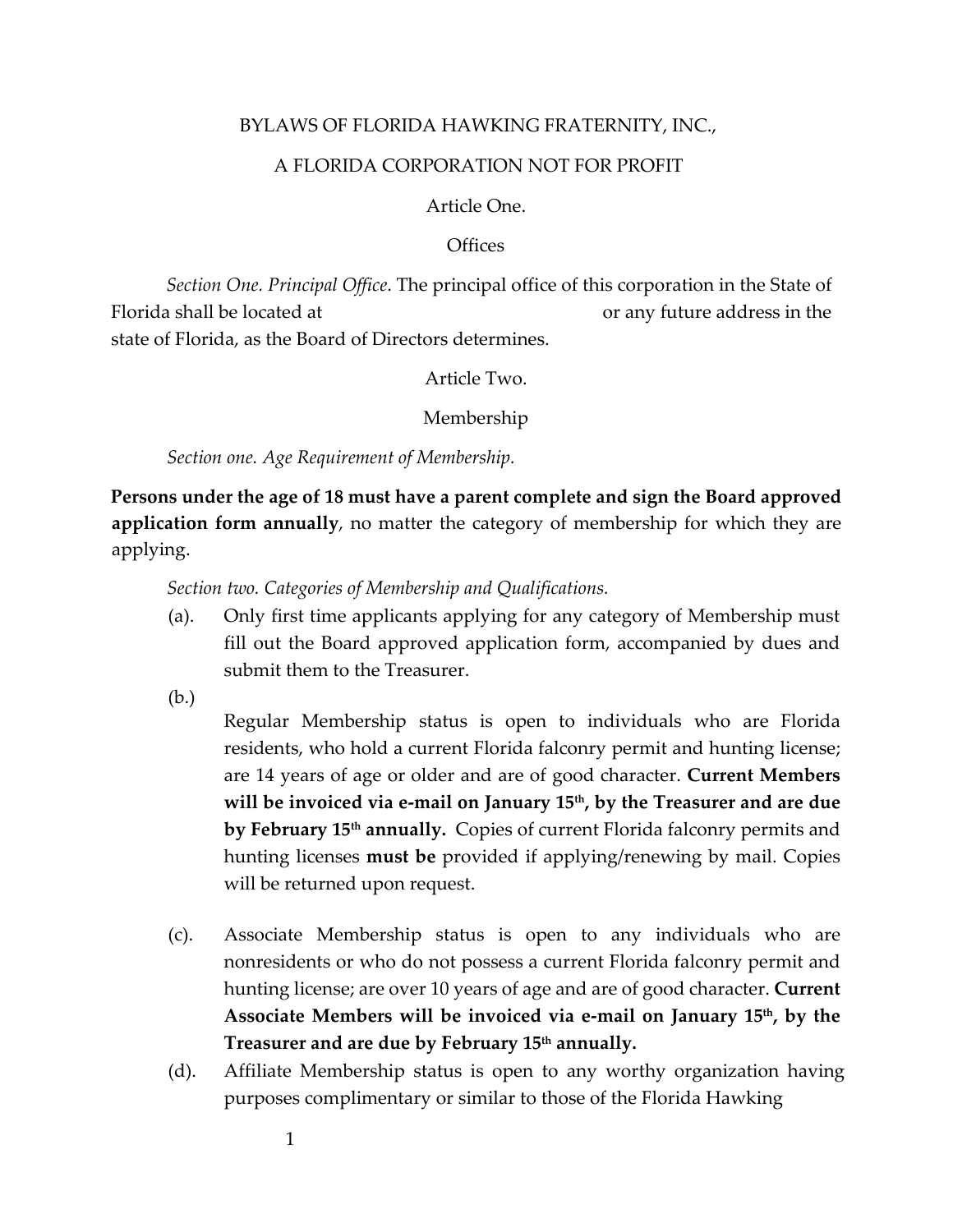Fraternity as determined by the Board of Directors. **Current Affiliate**  Members will be invoiced via e-mail on January 15<sup>th</sup>, by the Treasurer **and are due by February 15th annually.** 

(e). Honorary Membership status may be bestowed upon any former Florida Hawking Fraternity Regular Member **who no longer resides in Florida;** has provided years of outstanding service to the Florida Hawking Fraternity as an Officer or Regional Representative, and has been unanimously voted a Honorary Member by the Board of Directors.

*Section Three. Admission to Membership.* The Board of Directors shall prescribe the form and manner in which application may be made.

*Section Four. Property Rights.* No Regular, Associate or Affiliate Member, Regional Representative, or Officer of this corporation shall have any right, title, or interest in any of the property or assets, including any earnings or investment income of this corporation, nor shall any of the corporation's property or assets be distributed to any member on its dissolution or winding up. Upon the dissolution of the corporation, any funds held at the time of the dissolution shall be donated for research purposes only, to the North American Falconers Association (NAFA). Any physical items held by the corporation at the time of its dissolution shall also be donated to NAFA.

*Section Five. Privileges of Membership.* The privileges of the different categories of Membership are:

- (a). Regular Members shall be entitled to all rights and privileges of the Fraternity, including the rights to vote, to serve as a Regional Representative, and to hold office by serving as President, Vice-President, Treasurer, Secretary or as any other officer
- (b). Associate and Affiliated Members (as for natural persons) shall be entitled to all rights and privileges of the Fraternity under these Bylaws, except the rights to vote, to serve as a Regional Representative or Officer of this Fraternity.
- (c). Honorary Members are entitled to all rights and privileges of the Fraternity under these Bylaws **which includes** the right to vote on all matters but, they **may not** serve as a Regional Representative or Officer while living in a state other than Florida.

Article Three.

Certificates of Membership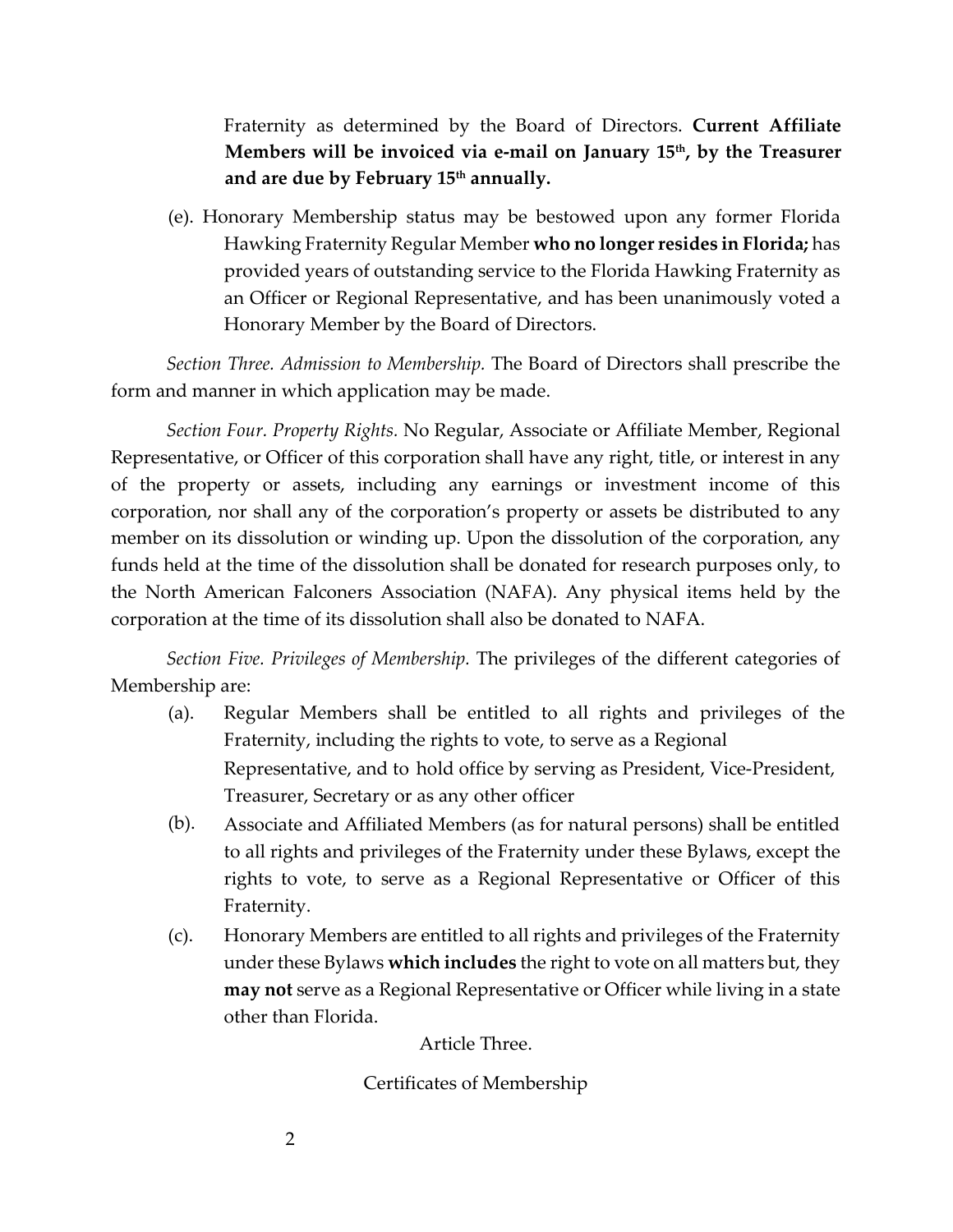*Section One. Certificate of Regular and Honorary Membership.* The Secretary may provide for the issuance of certificates evidencing membership in the corporation, in a form determined by the Board of Directors. The certificates shall be signed by the Secretary and shall be sealed with the seal of the corporation. All certificates evidencing membership shall be consecutively numbered. The name and address of each member and the date of issuance of the certificate shall be entered on the records of the corporation. If any certificate becomes lost, mutilated, or destroyed, a new certificate may be issued to replace it on terms and conditions determined by the Secretary.

### Article Four.

# Dues and Termination

*Section One. Annual Dues Amount.* The Board of Directors may determine the amount of annual dues payable to the corporation by the Membership.

*Section Two. Payment of Dues.* **Annual dues will be invoiced and e-mailed only, to the current membership on January 15th each year and shall be payable before or on the 15th day of February in each fiscal year (presently \$30 for Regular Members and \$25 for Associate and Affiliate Members).** Dues shall be payable to the Florida Hawking Fraternity and sent to the Treasurer. Dues shall not be prorated for any part of the calendar year, either upon admission to or termination from membership. Honorary Members are not required to pay dues for their lifetime.

*Section Three. Default and Termination of Membership.* Regular, Associate, and Affiliate memberships, which also includes Regional Representatives and Officers, may be terminated by the following:

- (a). Non-registration or death of the member.
- (b). Failure to pay annual dues on or before February 15th annually.
- (c). In the sole judgment of the Board of Directors, if said termination is deemed in the best interest of the Fraternity.
- (d). Suspension or termination may occur if there is a violation of the Articles of Incorporation or Bylaws of the Fraternity as determined by the Board of Directors or if the Board of Directors determines that a member's actions or motives are not in the best interests of the Fraternity. Such suspension or termination shall be imposed only by affirmative vote of a majority of the Board of Directors, provided that a statement of the grounds for such action be sent by certified mail, postage paid, to such member at his address on file with the Fraternity at least 30 days prior to suspension or termination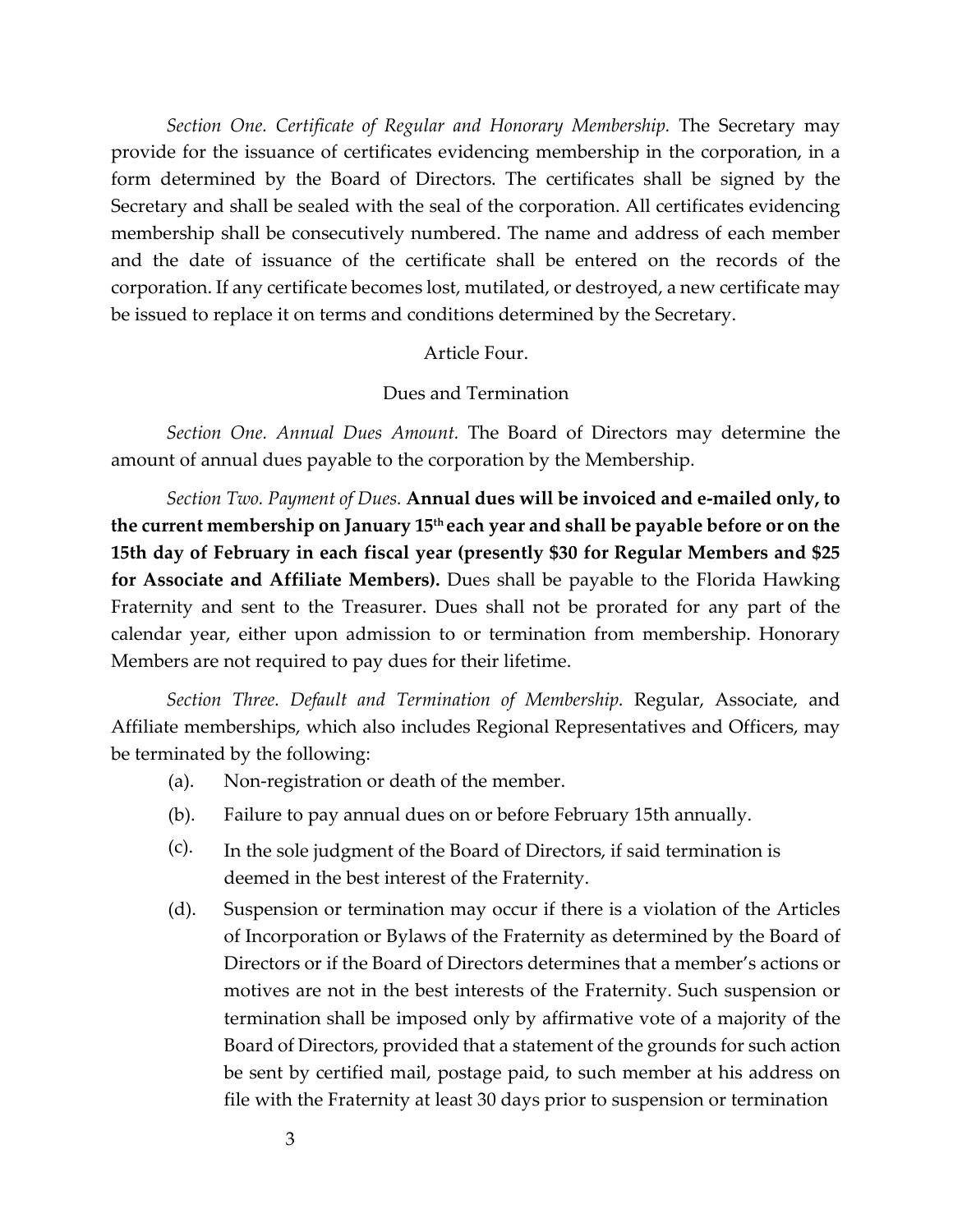action is taken by the Board; and, provide further that such statement shall advise the member of the scheduled date of Board action and that he may, prior to that date, submit to the Board for its consideration, any matters in explanation, defense, extenuation, or mitigation. Actions by the Board with respect to suspension or termination shall be final and shall not be subject to ratification by or appeal to the Regular or Honorary Membership.

(e). Honorary Members can be suspended or terminated in the same manner as Regular Members with the exception of failure to pay annual dues.

Article Five.

#### Membership Meetings and Votes

*Section One.* The presence, in person or by mail, of the holders of a majority of the Regular Members in good standing shall constitute a quorum.

*Section Two.* **There shall only be voting by mail on any subject.** A quorum is not required when voting by mail under this subsection, with the exception of raising dues, amending and establishing geographic regions, and amending the Articles of Incorporation and Bylaws of the Fraternity. When a quorum is required, more than (50%) of the total number of Regular and Honorary Members in good standing shall constitute a quorum. A majority of the quorum shall control.

*Section Three. Voting Qualifications.* All voting members must be members in good standing, and have their e-mail and legal addresses on file with the Treasurer for voting qualification purposes.

*Section Four. Voting Rights.* Each Regular and Honorary Member shall be entitled to one vote.

*Section Five.* All voting members are accorded voting anonymity.

### Article Six.

#### **Officers**

*Section One. Designation of Officers.* The officers of the corporation shall be a President, Vice President, Treasurer, Secretary and any other officers elected in accordance with the provisions of this article. New officers may be proposed by the membership, but must be approved by the Board of Directors. These officers will have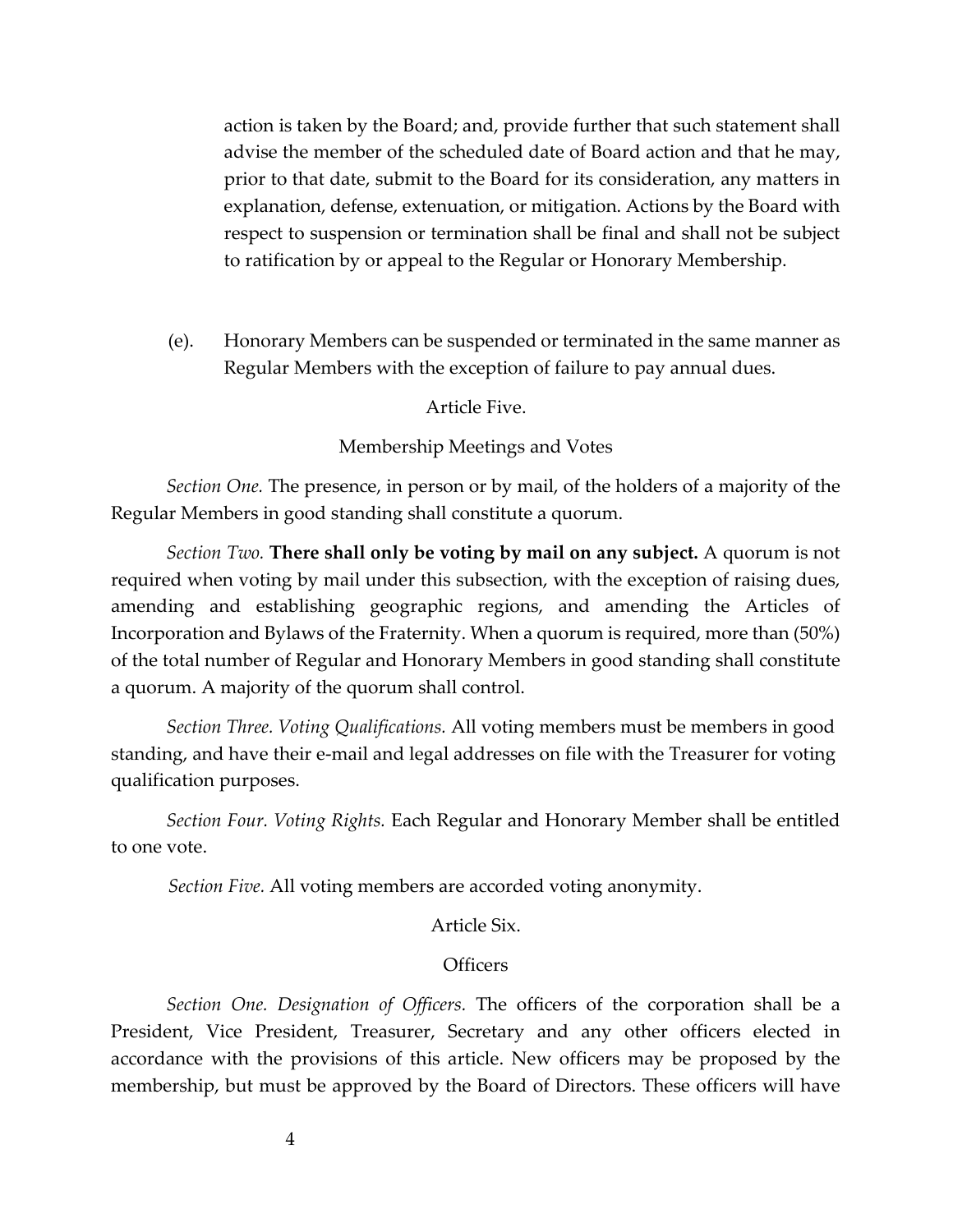the authority and perform the duties prescribed by the Board of Directors. Under no circumstances shall any person hold two or more offices at the same time.

*Section Two. Qualification of Officers.* Officers must be Regular Members of this Fraternity and have held membership therein for a minimum of 365 consecutive days immediately preceding their assumption of office, and have a valid address and driver's license or other identification. Officers must be 18 years of age or older.

*Section Three. Election and Term of Office.* The President, Vice President, Treasurer, Secretary or any other officer shall be elected by the Regular and Honorary Membership for a term of two calendar years, beginning on January 1st and expiring December 31st of the following year. Elections shall be held through the mail. Each officer shall hold office until his or her successor has been duly qualified and elected. The President and Treasurer shall serve offset terms to ensure that there is one experienced officer in office that shall assist the new officer with protocol.

In the event that no other Regular Member is nominated or willing to run against the current officer, an election does not need to be held.

*Section Four. Removal.* Any officer may be removed pursuant to Article IV, Section Three.

*Section Five. Vacancies.* A vacancy in any office, whether due to death, resignation, removal, disqualification, or otherwise, may be filled by the President for the unexpired portion of the term, provided said replacement qualifies.

*Section Six. President.* The President shall be the Chief Executive Officer of the corporation, and shall exercise general supervision and control over all activities of the corporation. The President:

- (a) Shall preside at all meetings of the Membership and Board of Directors;
- (b) Shall be responsible for the planning and presentation of all matters requiring action by the Regular Membership and Board of Directors;
- (c) Shall sign any deeds, mortgages, bonds, contracts, or other instruments; upon authorization of the Board of Directors, except in cases where the signing and execution of these instruments has been expressly delegated in writing by the Board of Directors, by these Bylaws, or to some other officer of the corporation by law; and
- (d) Shall perform all other duties generally incident to the office of President and any other duties prescribed by the Board of Directors.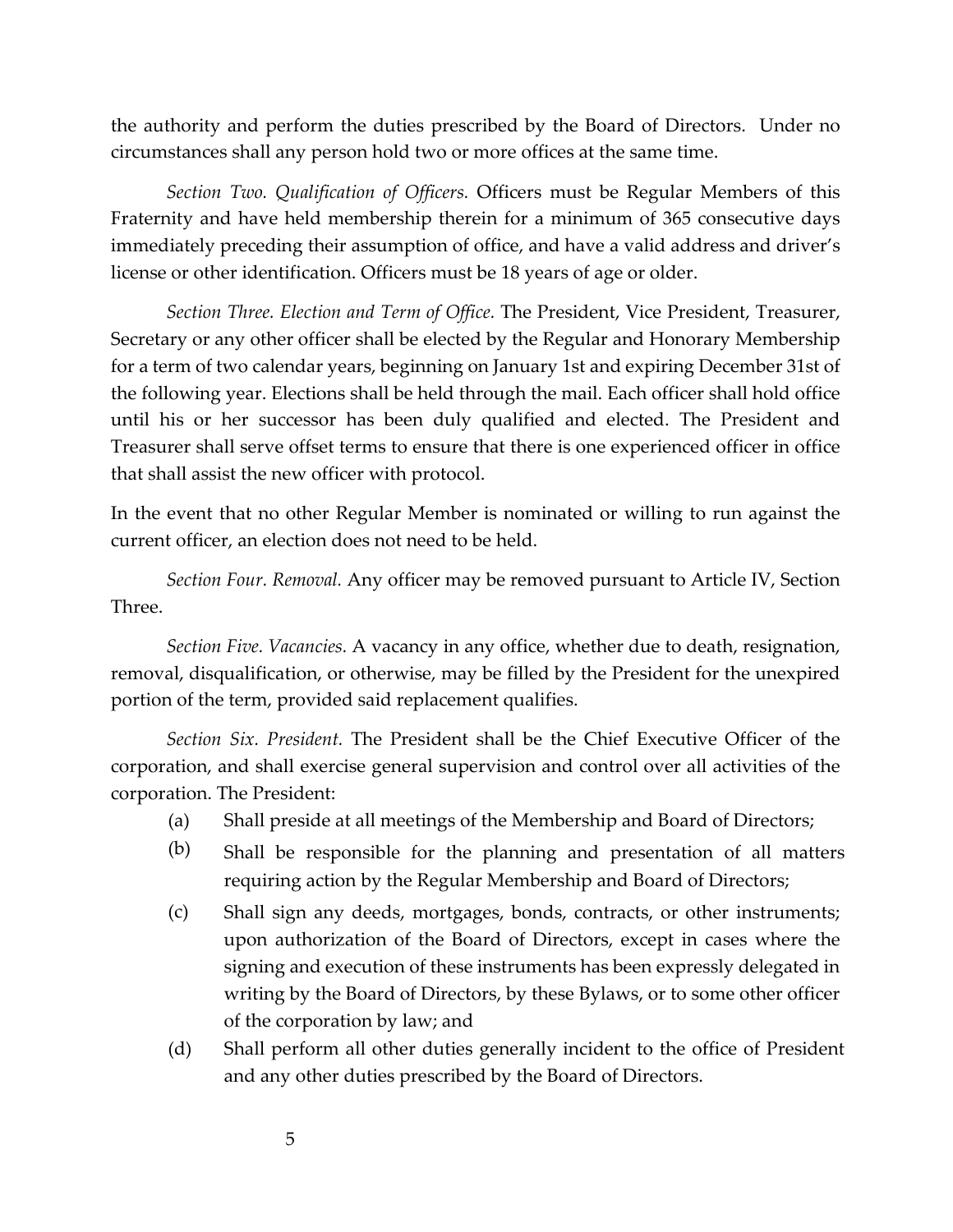*Section Seven. Vice president.* The Vice President shall:

- *(a)* Assist the president with club business
- *(b)* Prepare and distribute, to the officers and directors of the Association, a written agenda noting new and old business to be addressed by the board of directors
- *(c)* Perform other duties assigned by the president.
- *(d)* Handle auction detail including contacting sponsors for all events with the help of the Secretary.

# *Section Eight. Treasurer*

- (a) Be custodian of the corporate records and of the seal of the corporation;
- (b) Have charge and custody of, and be responsible for, and keep a strict accounting of all funds, securities, receipts, and expenditures of the corporation;
- (c) Receive and give receipts for money due and payable to the corporation from any source and deposit all money in the name of the corporation in banks, trust companies, or other depositories;
- (d) Enter into an agreement with any donor to continue to devote the principal or income from the donation to a particular purpose designated by the donor upon the approval of the Board of Directors;
- (e) Maintain all files, records, assets, and inventory, including financial files and records;
- (f) Exhibit to any Board of Director of the corporation, or to any person or agency authorized by law to inspect them, at all reasonable times and on demand, the Articles of Incorporation, these Bylaws, the Membership book, the minutes of any meeting, and the other records of the corporation;

(g) Perform all duties generally incidental to the office of Treasurer and any other duties assigned to the Treasurer by the President or by the Board of Directors.

# *Section Nine. Secretary*

(a) Provide that all notices are duly given in accordance with these Bylaws or as required by law.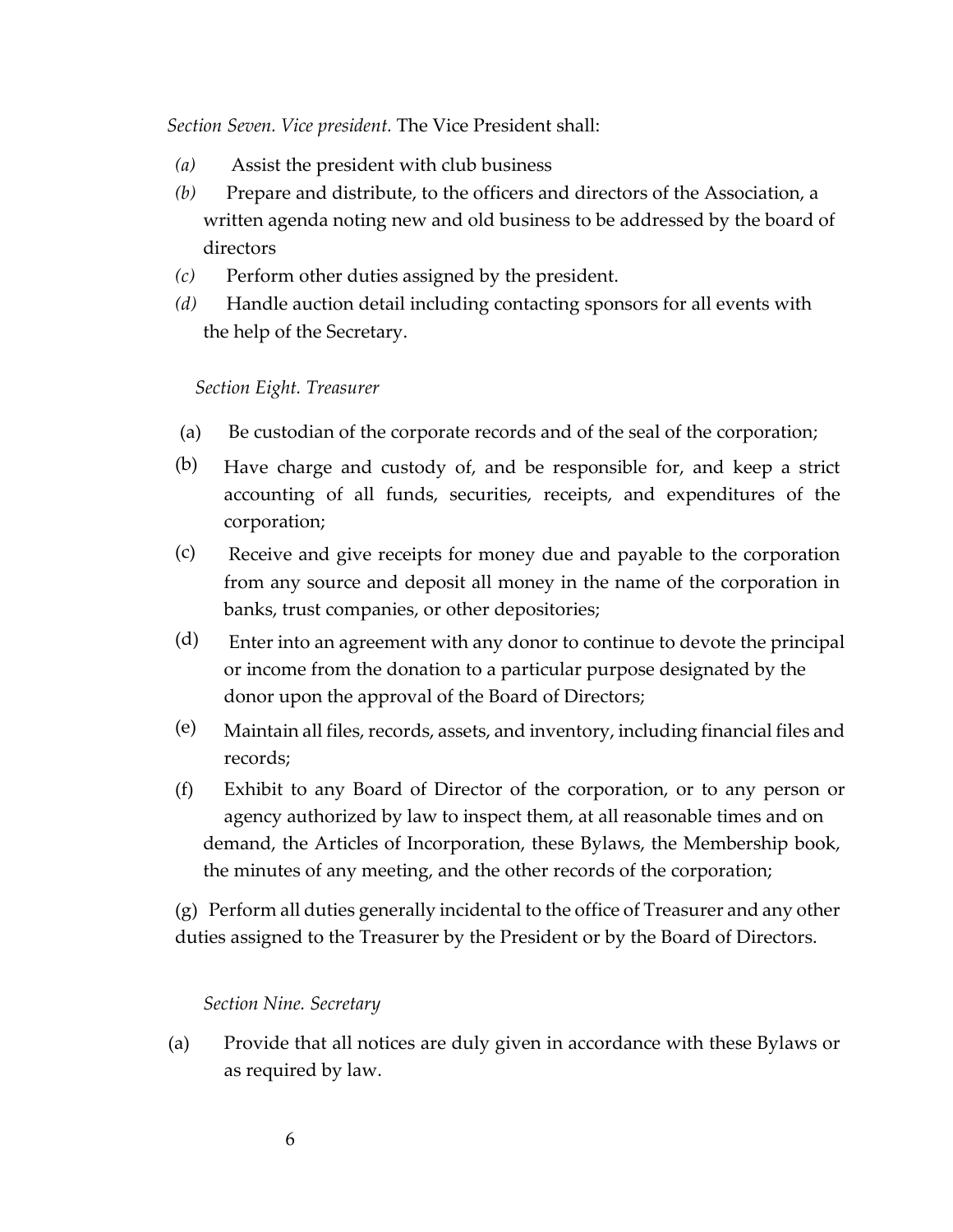(b) Keep the minutes of meetings of the Membership and Board of Directors, in one or more books provided for that purpose. Work with the Vice-President in planning events and contacting sponsors to obtain items for the auction.

(c) Work with the Vice President on all events held by the Florida Hawking Fraternity including contacting sponsors.

*Section Ten. Signatures on Checks.* The President and Treasurer both shall have signatory rights on checks. Both signatures are not required for checks to be effective.

Article Seven.

Contracts, Checks, Deposits, and Funds

*Section One. Deposits.* All funds of the corporation shall be deposited to the credit of the corporation in banks, trust companies, or other depositories selected by the Board of Directors.

*Section Two. Checks, Drafts, Orders for Payment.* All checks, drafts, or orders for the payment of money, notes, or other evidences of indebtedness issued in the name of the corporation shall be signed by the Treasurer or President in a manner determined by resolution of the Board of Directors.

Article Eight.

Regional Representatives

*Section One. Number.* The authorized number of Regional Representatives of this corporation shall be three (3).

*Section Two. Qualifications of Regional Representatives.* Regional Representatives must be Regular Members of this Fraternity and have held membership therein for a minimum of 365 consecutive days immediately preceding their assumption of office, and have a valid address and driver's license or other identification. Regional Representatives must be residents of the regions from which they are appointed. Residence, for the purpose of qualification, shall be the mailing address furnished by the individual and maintained on file by the Fraternity for all purposes. Regional Representatives must be 18 years of age or older.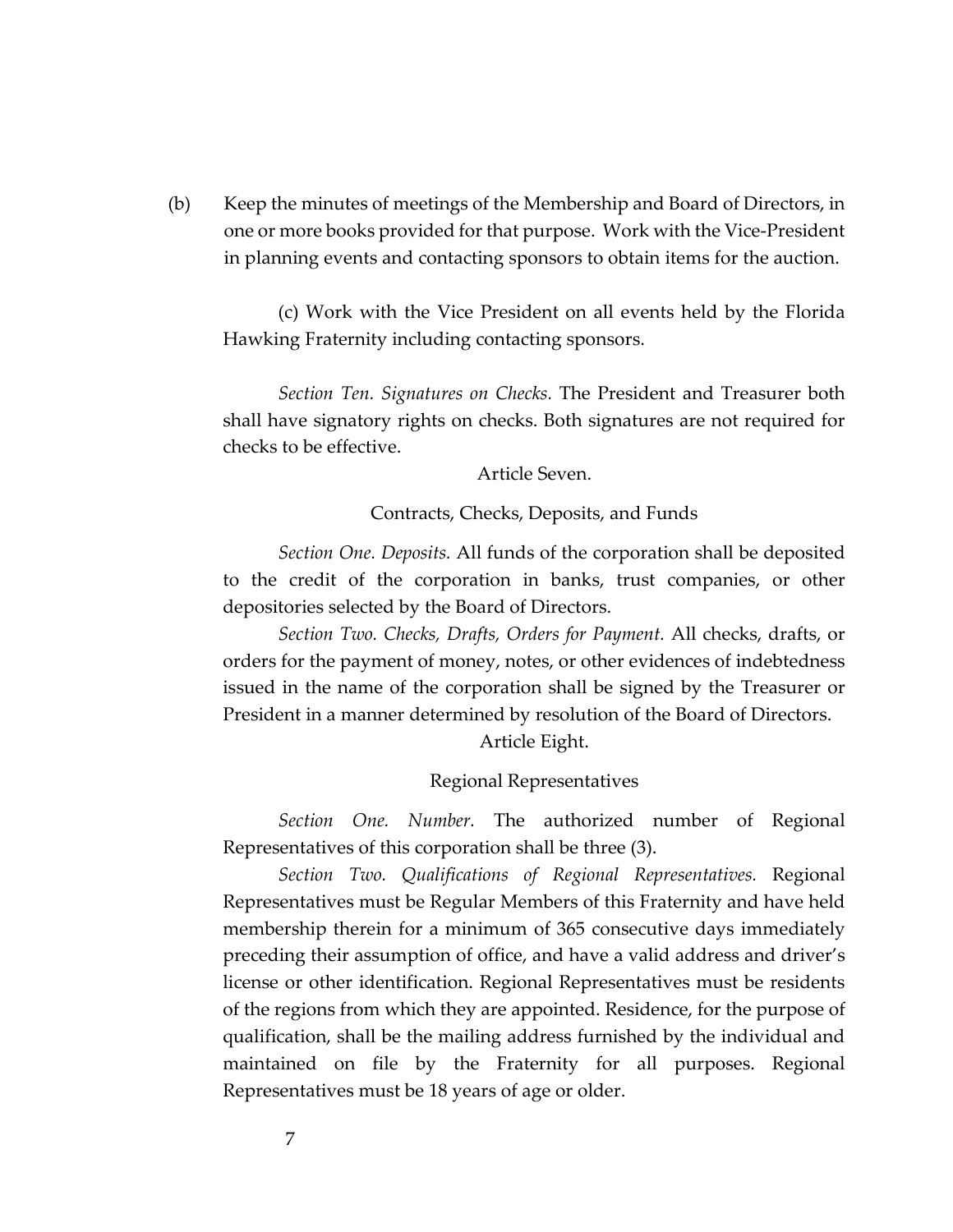*Section Three. Appointment.* The Regional Representatives shall be nominated and appointed by the President

*Section Four. Term of Office.* A Regional Representative's term of office shall be for an indefinite period and shall begin upon appointment by the President and shall end on the death, resignation, or removal by the majority of the Board of Directors.

*Section Five. Replacement of Regional Representatives.* Whenever a vacancy exists among the Regional Representatives (less than three), whether by death, resignation, or otherwise, the vacancy shall be filled by appointment of a new Representative by the President, and if that power is not exercised within 15 days after the President receives notice of the vacancy, the vacancy shall be filled by appointment by a majority of the Board of Directors at a regular or special meeting of the Board. Any person appointed to fill the vacancy of a Regional Representative must have the same qualifications as were required of the Regional Representative whose office was vacated.

# Article Nine.

# Board of Directors

The Board of Directors shall consist of the President, Vice-President, Treasurer, Secretary, and three Regional Representatives.

*Section One. Powers.* Except as otherwise provided in the Articles of Incorporation or Bylaws, or by law, the powers of this corporation shall be exercised, its properties controlled, and its affairs conducted by the Board of Directors, which may, however, delegate the performance of any duties or the exercise of any powers to officers and agents designated by resolution of the Board of Directors.

*Section Two. Meetings.* 

- (a) Meetings shall be held at the Annual Winter Meet, Annual Picnic, or by a means of communication by which all Directors participating may simultaneously hear each other during the meeting, or any place or places designated by resolution of the Board of Directors; or, in the absence of designation, at the principal office of the corporation.
- (b). The President may, as the President deems necessary, call a special meeting, and the Secretary shall notify all members of the Board of Directors in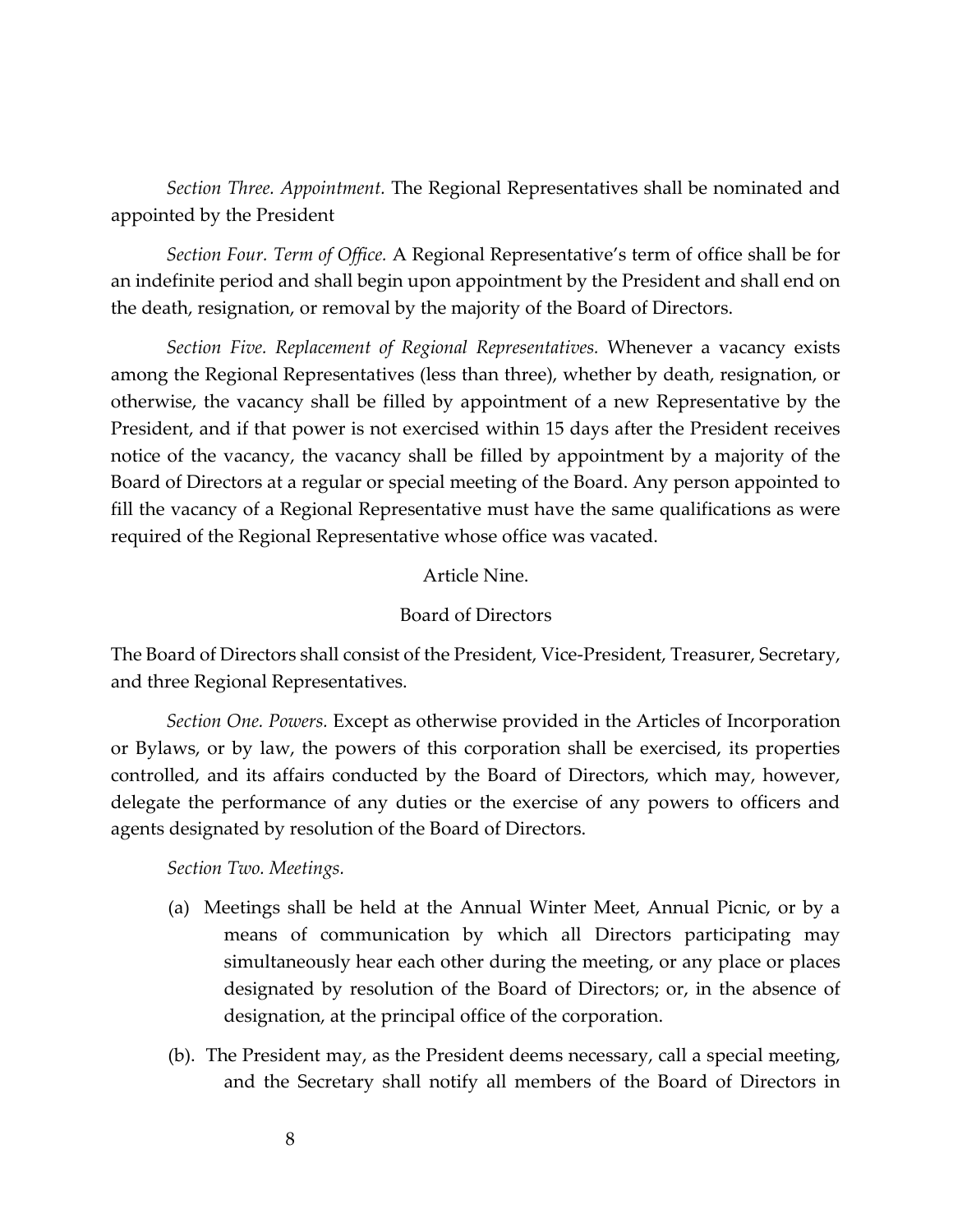writing. In the event of a special meeting, 20 days written notice shall be provided by the Secretary to all members of the Board of Directors.

(c). Except as otherwise provided in the Articles of Incorporation, these Bylaws, or by law, the act of a majority of Directors present at any meeting at which a quorum is present shall be the act of the Board of Directors

(d). The President, shall be entitled to vote only to break a tie among the remainder of the Board of Directors.

*Section Three. Action without Meeting.* No meeting need be held by the Board of Directors to take any action required or permitted to be taken by law, provided all members of the Board of Directors individually or collectively consent in writing to the action, and the written consent or consents are filed with the minutes of the proceedings of the Board of Directors. Action by written consent shall have the same force and effect as action by unanimous vote of the Board of Directors. Any certificate or other document Any certificate or other document filed under any provision of law which relates to action taken in this manner shall state that the action was taken by unanimous written consent of the Board of Directors without a meeting, and that the Articles of Incorporation and/or Bylaws authorize the Board of Directors to act in this manner. The statement shall be prima facie evidence of the authority of the Board of Directors.

*Section Four. Donations.* Donations may be made in the name of the Fraternity upon approval of the majority of the Board of Directors.

*Section Five. Compensation.* No member of the Board of Directors shall receive compensation from the corporation.

# Article Ten.

### **Committees**

If the Fraternity chooses to utilize committees, such use shall be pursuant to this Article.

*Section One. Committees.* Committees shall be comprised of the President, who shall act as chairperson, and volunteers from the Regular Membership. Minutes must be taken at each committee meeting and a copy provided to the Secretary.

*Section Two. Terms of Office.* Each member of a committee shall continue as a member of the committee until the next annual Meeting of the Members of the corporation and until his or her successor is appointed, unless the committee shall, sooner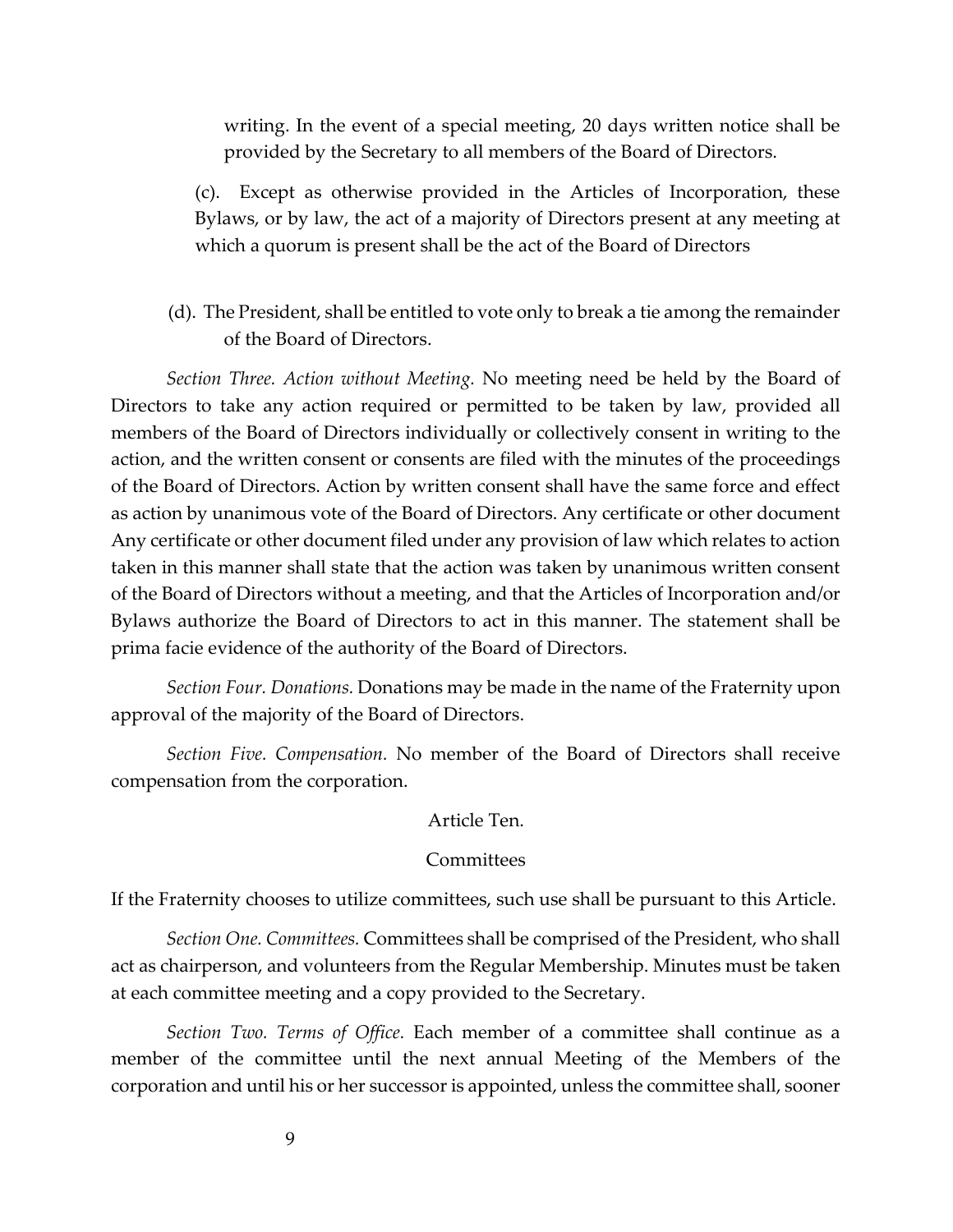be abolished, or unless the member is removed or ceases to qualify as a member of the committee.

# Article Eleven.

# Fraternity Publications

*Section One. Editors of Fraternity Publications.* 

- (a). The Editor of Fraternity publications shall be appointed by the President from the Regular Membership, with the approval of the Board, to serve at the pleasure of the Board.
- (b). Such Editor shall compile and publish Fraternity publications in conformity with operational, editorial and financial policies determined by the Board.

*Section Two. The Newsletter.* 

- (a). The official newsletter of the Florida Hawking Fraternity shall be known as TALEFEATHERS. The purpose of the newsletter is to inform the reader of membership activities, disseminate information pertinent to the ethical practice of falconry and keep members up to date on legislative events affecting the sport.
- (b). The newsletter shall be published at least once annually, or as frequently as material is made available to the Editor, within fund limitations prescribed by the Board and shall be distributed as follows:

1. To all Membership categories of the Florida Hawking Fraternity, without any charge in addition to prescribed dues, if any.

2. As determined by the Board to be in the best interest of the Fraternity.

*Section Three. Webmaster of the Fraternity.*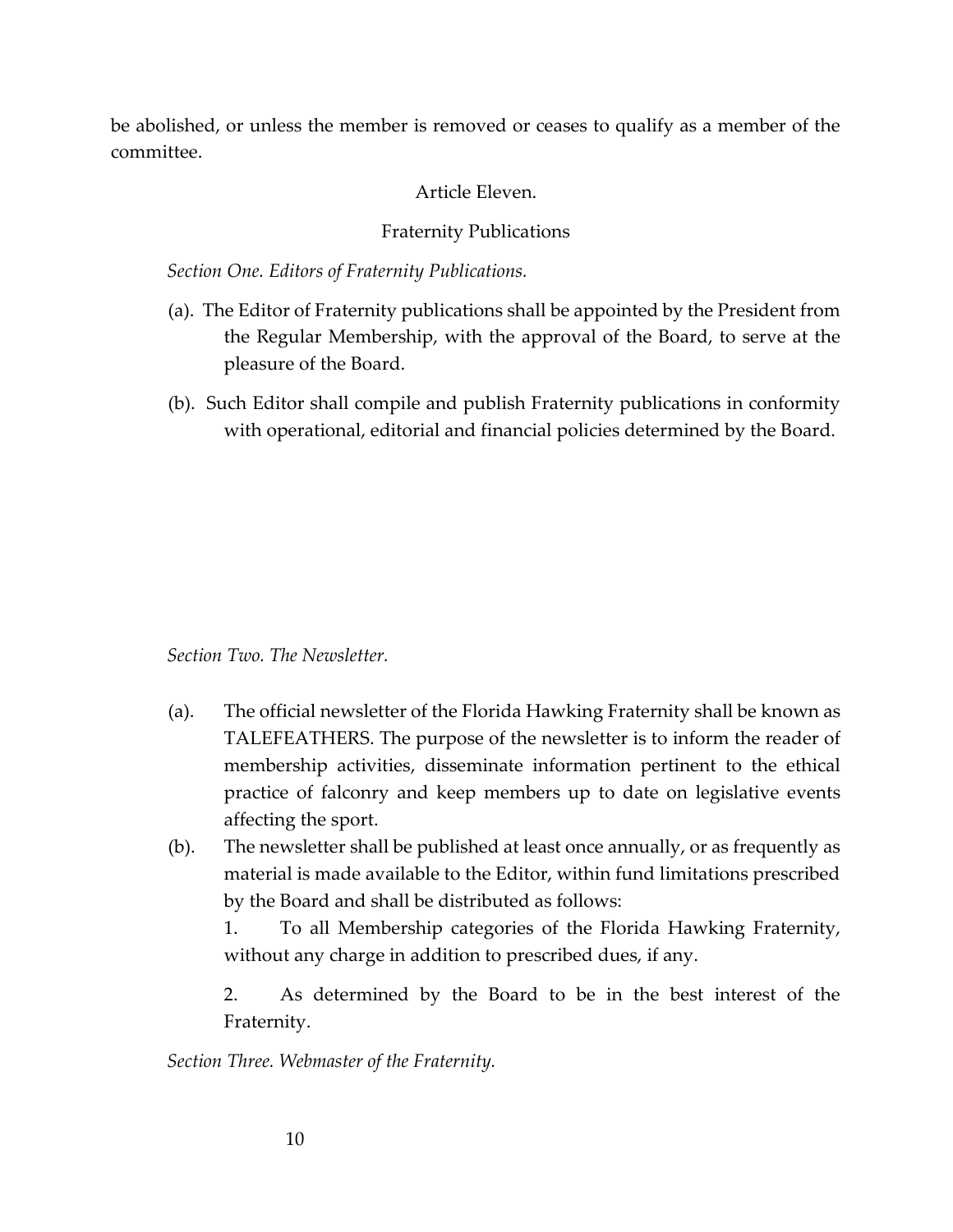- (a). The Webmaster of the Fraternity website shall be appointed by the President from the Regular Membership, with the approval of the Board, to serve at the pleasure of the Board.
- (b). Such Webmaster shall prepare/maintain a website that has a positive reflection on the Fraternity, appropriate in public or private, with purposes complimentary or similar to those of this Fraternity, in the form of an unpublished URL (closed to the public). This unpublished URL will be approved by the Board with a majority vote before publishing it to the internet for public viewing.

*Section Four. Paid Advertising.* 

(a). Advertisements published within TALEFEATHERS or on the Fraternity's website will go towards offsetting or prorating the costs of pay to hunt field meet sites.

(b). The Board shall authorize all advertisements, information and promotions before being submitted for publishing in TALEFEATHERS or on the Fraternity's website. These promotional pieces shall have a positive reflection on the Fraternity with purposes complimentary or similar to those of this Fraternity.

*Section Five. Other Advertising.*

a). The Board shall authorize the publication of certain informational, promotional, or publicity matter for distribution within or outside the Membership, in TALEFEATHERS or on the Fraternity's website when such action is clearly in the best interest of the Fraternity.

*Section Six. Members.* 

(a). Only members shall receive any publications of the corporation.

Article Twelve.

Miscellaneous